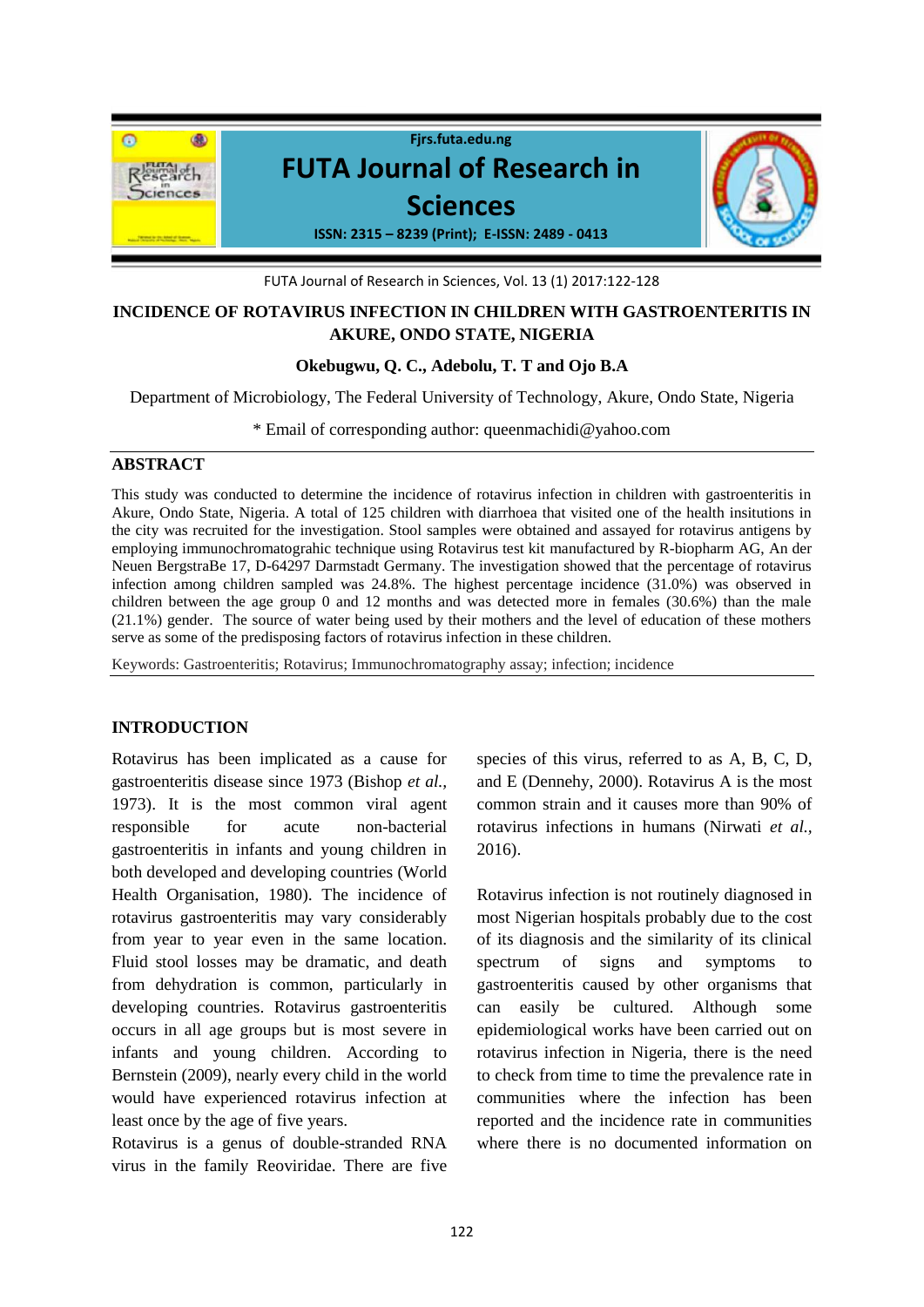the infection for proper management of the disease.

## **MATERIALS AND METHODS Study area**

A total number of 125 children with diarrhoeic stool within the age range of 0 to 36 months that were brought to the outpatient Paediatrics' Department or admitted to the children's ward of the Mother and Child Hospital Akure Ondo State, Nigeria was used as case study for the investigation between March and September, 2015.

#### **Collection of stool specimens**

Stool specimens were collected into sterile plastic containers from these children and transported immediately in ice pack to the Laboratory for analysis.

## **Ethical clearance/Questionnaire**

Prior to the commencement of the study, ethical clearance was obtained from the Hospital's Ethical Committee after which a standardized questionnaire was administered to the mothers of the infected children whose stool samples were collected for socio-demographic information in order to evaluate the predisposing factors.

# **Immunochromatographic assay for the detection of rotavirus**

## **The kit**

The immunochromatographic assay kit used for this investigation was manufactured by Rbiopharm AG, An der Neuen BergstraBe 17, D-64297 Darmstadt Germany.

#### **Procedure for the assay**

A disposable dropper was used to add 1 ml of sample diluent into a sample collection tube. Portions of the stool specimen 100µl (about 50 mg) were aspirated from the stool sample using a disposable micropipette and introduced into the tube which contained 1 ml of sample diluent and then homogenised to make a mixture. The homogenised solution was allowed to precipitate for at least 3 minutes until a clear supernatant

was formed from which at least 200µl and at most 500µl was transferred into another clean tube. The test strip was then inserted into the prepared sample to reach the marked line on the strip for 5 minutes. Prior to the assay, all the test devices and samples were allowed to attain a room temperature of  $2-8^0C$ .

#### **Evaluation and interpretation of the test**

If one color red band (test band) and one color blue (control band) are seen it shows that the stool contains rotavirus antigen. However, if the blue control band is missing, the test is invalid and is not evaluated.

#### **RESULTS**

The total incidence of rotavirus infection among the 125 children evaluated was found to be 31 (24.8%). The result can be seen in Table 1.

The incidence of rotavirus infection in children examined based on age is presented in Table2. The highest percentage incidence (31.0%) was observed in children within the age group 0-12 months followed by group 13-24 months (14.3%) while none was observed in group 25- 36 months.

Sixteen (21.1%) of the total number of males examined for rotavirus infection were positive for the rotavirus while 15(30.6%) of the females examined were also positive for rotavirus infection as presented in Table 3.

The texture or consistency of stool whether it is watery, semi formed or mucoid stools was used for classifying the stool specimens collected in this study. Watery stool was observed to have the highest percentage incidence of rotavirus infection (33.3%) followed by watery and mucoid stools (22.9%) while the incidence of rotavirus infection was lowest (21.9%) in semiformed stools examined (Table 4).

The highest incidence of rotavirus infection was observed in the stools of children whose main source of water was well that has control tap while rotavirus was not isolated from stools of children whose water source was river (Table 5).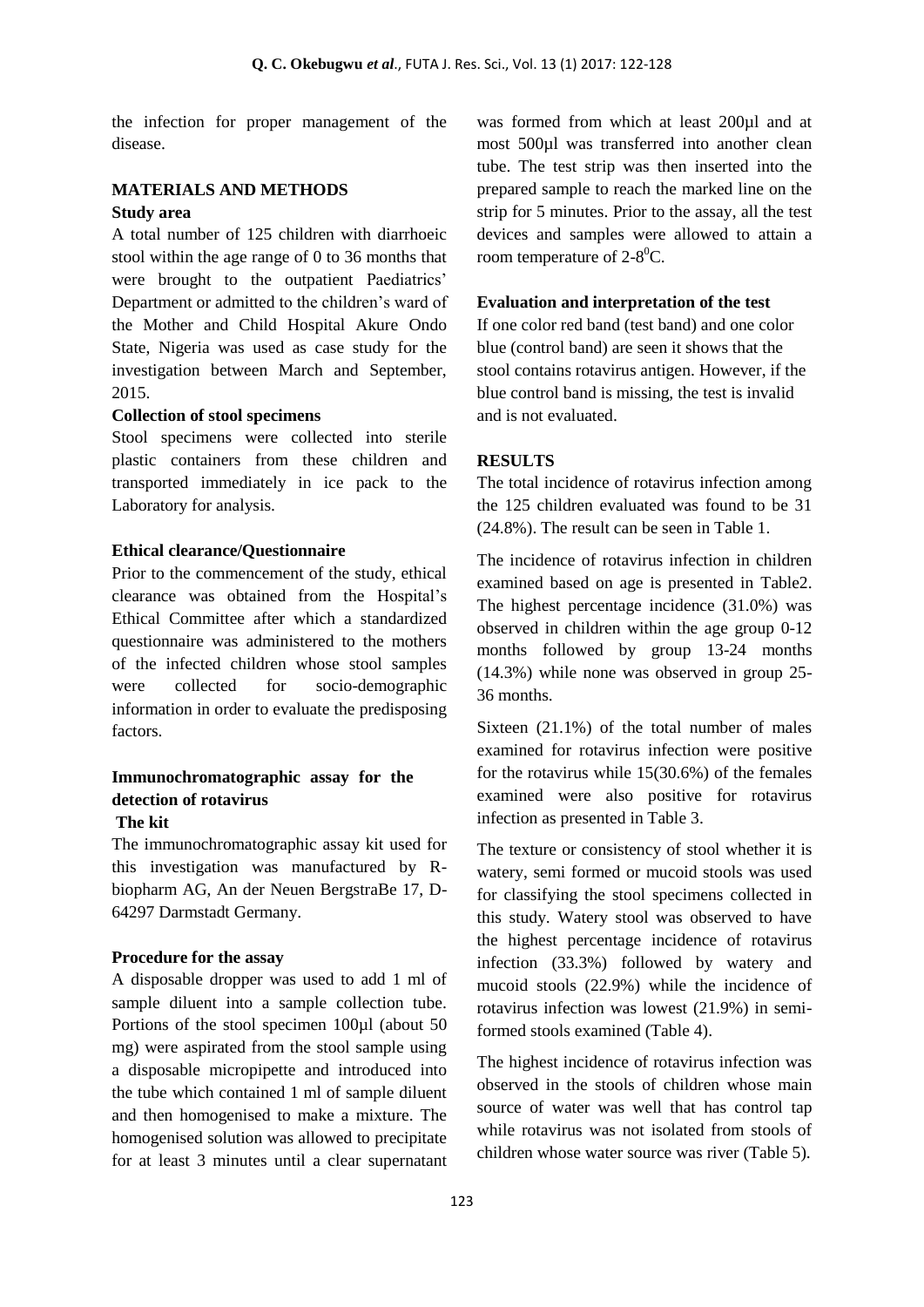The rate of occurrence of rotavirus infection was highest in children whose parents' education was up to tertiary level (34.5%) but lowest in children whose parents' education did not exceed secondary school level (19.7%). The result is shown in Table 6.

As shown in Table 7, the children that have unemployed mothers had the highest occurrence of rotavirus infection (39.1%) while the lowest occurrence was observed in the stools of children whose parents are employed (21.6%).

**Table 1: Frequency and percentage of rotavirus infection among children with gastroenteritis in Akure metropolis**

| Rotavirus status | <b>Frequency</b> | Percentage $(\% )$ |
|------------------|------------------|--------------------|
| <b>Positive</b>  | 31               | 24.8               |
| <b>Negative</b>  | 94               | 75.2               |
| <b>Total</b>     | 125              | 100                |

**Table 2: Incidence of rotavirus infection among children based on age**

| Age (months) | No examined | Rotavirus positive $(\% )$ |
|--------------|-------------|----------------------------|
|              |             |                            |
| $0 - 12$     | 84          | 26(31.0)                   |
| 13-24        | 35          | 5(14.3)                    |
| $25 - 36$    | 6           | 0(0)                       |
| Total        | 125         | 31(24.8)                   |

**Table 3: Incidence of rotavirus infection among children based on gender**

| Gender       | <b>No examined</b> | Rotavirus positive $(\% )$ |
|--------------|--------------------|----------------------------|
|              |                    |                            |
| <b>Male</b>  | 76                 | 16(21.1)                   |
| Female       | 49                 | 15(30.6)                   |
| <b>Total</b> | 125                | 31(24.8)                   |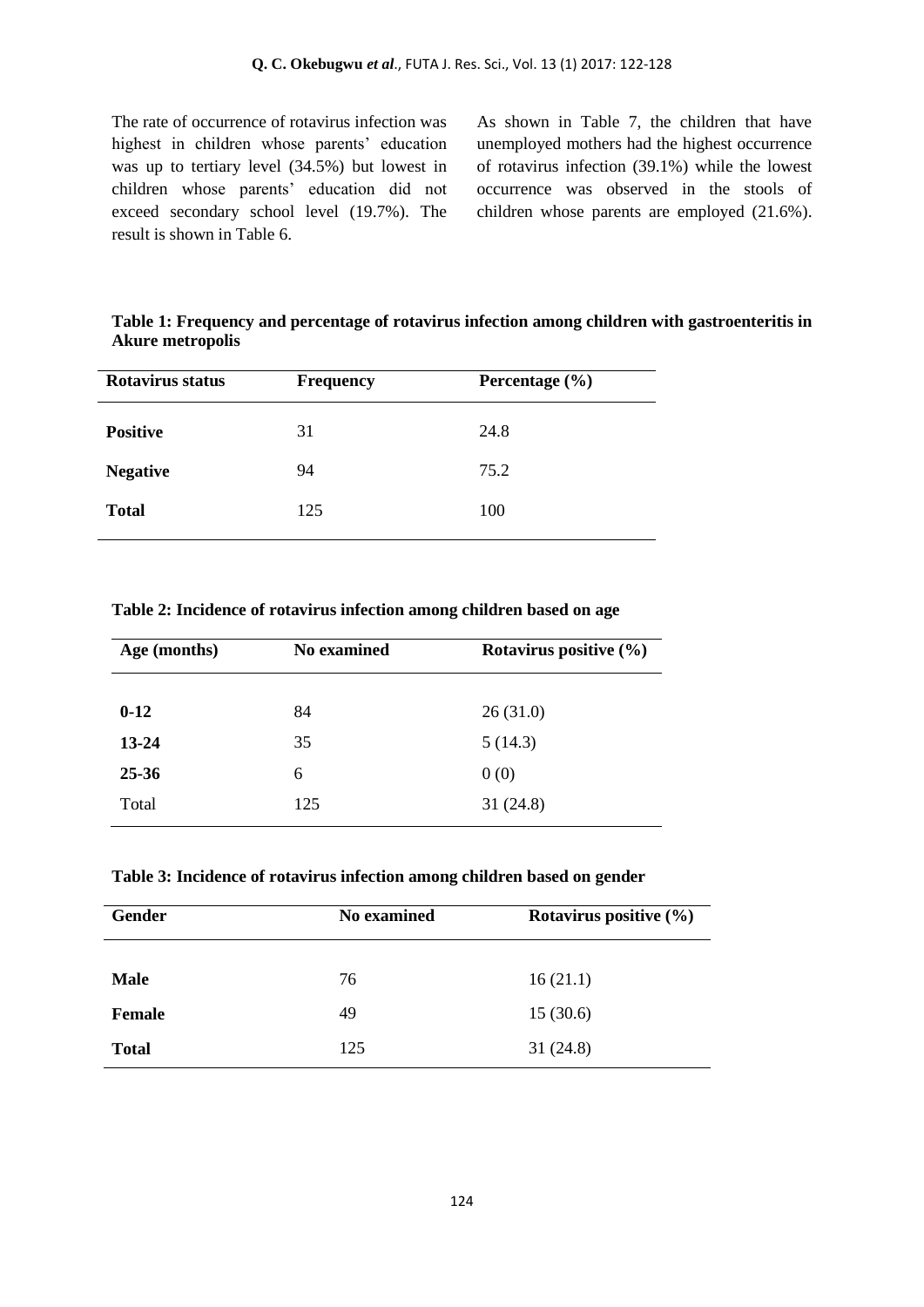| <b>Stool appearances</b>   | No examined | Rotavirus positive $(\% )$ |
|----------------------------|-------------|----------------------------|
| Watery                     | 27          | 9(33.3)                    |
| Semi-formed                | 32          | 7(21.9)                    |
| <b>Watery and mucoid</b>   | 35          | 8(22.9)                    |
| Semi-formed                | 31          | 7(22.6)                    |
| and mucoid<br><b>Total</b> | 125         | 31(24.8)                   |

**Table 4: Incidence of rotavirus infection among children based on stool appearance**

**Table 5: Incidence of rotavirus infection among children based on source of water**

| <b>Sources of water</b> | No examined | <b>Rotavirus Positive</b><br>$($ %) |
|-------------------------|-------------|-------------------------------------|
| Well                    | 104         | 25(24.0)                            |
| Well with control tap   | 19          | 6(31.6)                             |
| <b>River</b>            | 2           | 0(0)                                |
| <b>Total</b>            | 125         | 31(24.8)                            |

**Table 6: Incidence of rotavirus infection among children based on parents' educational status**

| <b>Educational status</b> | No examined | Rotavirus positive $(\% )$ |
|---------------------------|-------------|----------------------------|
| <b>Primary</b>            | 19          | 4(21.1)                    |
| <b>Secondary</b>          | 66          | 13(19.7)                   |
| <b>Tertiary</b>           | 34          | 12(35.3)                   |
| <b>Uneducated</b>         | 6           | 2(33.3)                    |
| <b>Total</b>              | 125         | 31(24.8)                   |

| Table 7: Percentage incidence of rotavirus infection based on parents' employment Status |  |  |
|------------------------------------------------------------------------------------------|--|--|
|                                                                                          |  |  |

| <b>Status</b>     | No examined | Rotavirus positive (%) |
|-------------------|-------------|------------------------|
| <b>Employed</b>   | 102         | 22(21.6)               |
| <b>Unemployed</b> | 23          | 9(39.1)                |
| <b>Total</b>      | 125         | 31(24.8)               |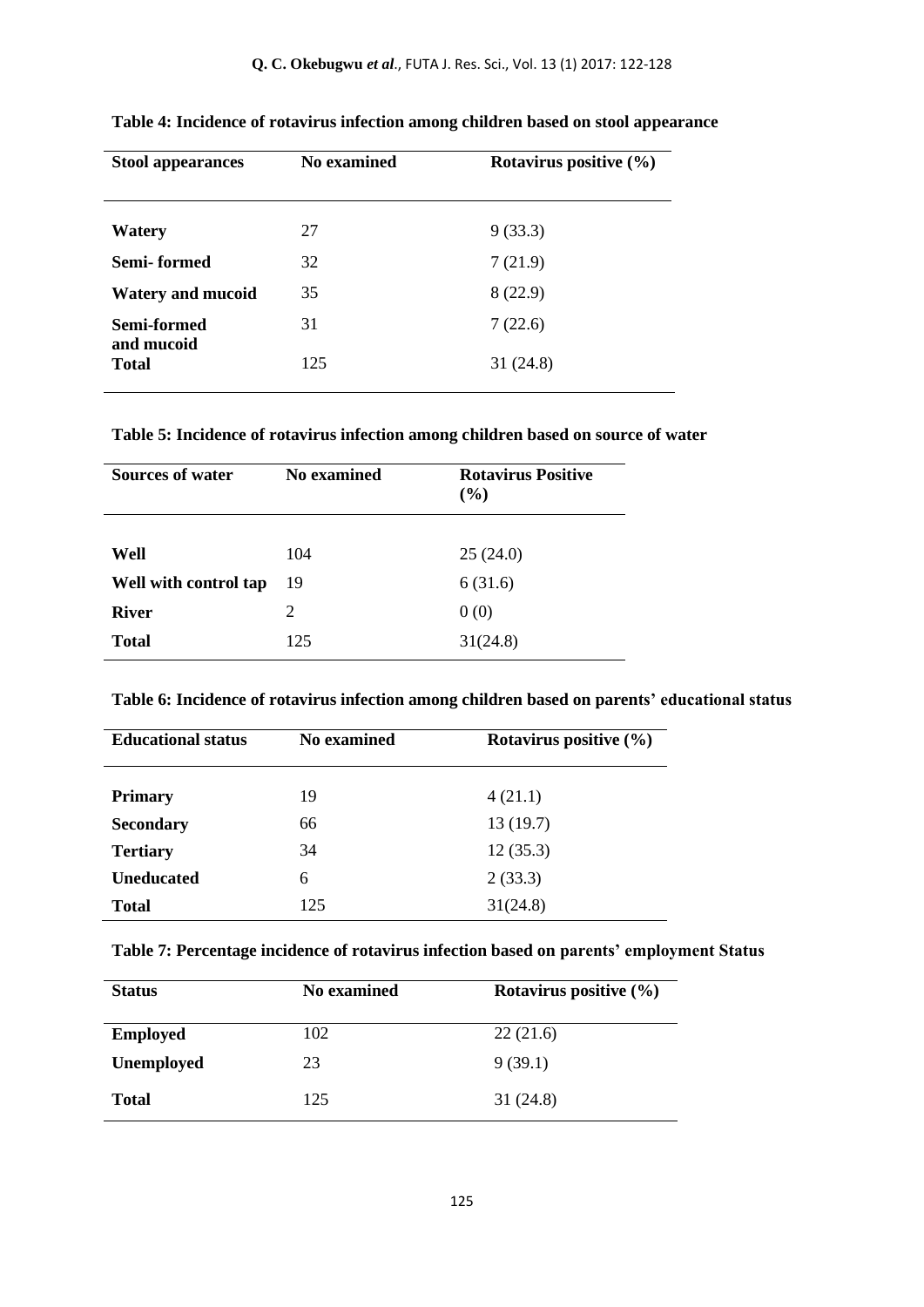#### **DISCUSSION**

In this study, the incidence of rotavirus infection as the cause of gastroenteritis in children between 0- 36 months in Akure, Nigeria was investigated. The percentage incidence of rotavirus infection among children with gastroenteritis in the community sampled was found to be 24.8%. This value was higher than that of the study carried out by Fagbami *et al.,* (1985) who reported 21% in Ibadan, Nigeria and Surajudeen *et al.*, (2011) who observed an incidence of 13.8% in Ile-Ife, another city in Nigeria. It is also higher than the value (22.5%) reported by Philip *et al.,* (2013) in the investigation they carried out in Lagos, Nigeria. This value however was lower than that reported by Valentine *et al.,* (2012) in which the percentage incidence of rotavirus infection was 42.8% among children admitted to hospital due to gastroenteritis in Northern Cameroon.

Most of the infected children in our study were observed to be between the age group 0-12 months (31.0%). This age distribution is comparable to that of previous reports in Ile-Ife, Nigeria (Morris *et al.,* 1986), in India (Cicirello *et al.,* 1994), in Iran (Zarnani *et al.,* 2004) and in Nepal (Jeevan *et al.,* 2011). The lower percentage incidence (14.3%) in the group 13 to 24 months of age and none (0%) in the age brackets of 25-36 months in this study agree with the result of the investigation of Philip *et al.,* (2013) in which they observed a lower percentage incidence in children above 24 months of age. This however goes contrary to the findings of Parashar *et al.,* (1998) where rotavirus infection was not found in children under 3 months of age and the report of Altindis *et al.,* (2004) who reported percentage incidence of 7.14% in the 0-12 months' age bracket. The low vulnerability of the age group (greater than 24 months) to rotavirus infection observed in this study could be explained in line with the submission of Bernstein *et al.,* (2004) that acquisition of rotavirus antibodies from early exposure may lead to protection against subsequent rotavirus infection or the experience of milder forms of the disease. The higher

number of the infection in females (30.6%) than males (21 .1%) observed in this study goes contrary to the finding of Bass and Dorsey (2004) that boys were found to be twice susceptible and likely to be admitted to hospitals than girls.

The observation that the socio-demographic data (educational background, occupation, employment status) of the parents of the children examined in this investigation are linked to the status of rotavirus infection is in accordance to what was observed by Surajudeen *et al*., (2011) in Jos, Nigeria where the educational background and occupation of the parents/guardians of infected children assayed showed that those who had parents that had up to secondary education had the highest incidence of rotavirus infection (5.0%). Another risk factor in this research was the source of water being used. It was observed that the highest incidence (31.6%) was recorded among children whose mothers are using well water that has control tap as source of water while none (0%) was found in children whose mothers use rivers as their source of water.

#### **CONCLUSION**

The overall findings of this study showed that the percentage incidence of rotavirus infection as the cause of viral gastroenteritis in children in the community sampled is 24.8%. This study has also provided information on the risk and sociodemographic factors associated with the infection in order to facilitate the development of appropriate strategies for the effective control of the disease. Recommended strategies include; exclusive breast feeding to reduce early exposure of babies to contaminated water and milk formula, inclusion of the vaccine for rotavirus in the ones that are already being administered to babies in order to protect them against the virus. Furthermore, hand washing with soap should be encouraged and when soap is not available, local materials like ashes can be a substitute. Others are the use of appropriate facilities for safe disposal of faecal materials in order to eliminate direct and indirect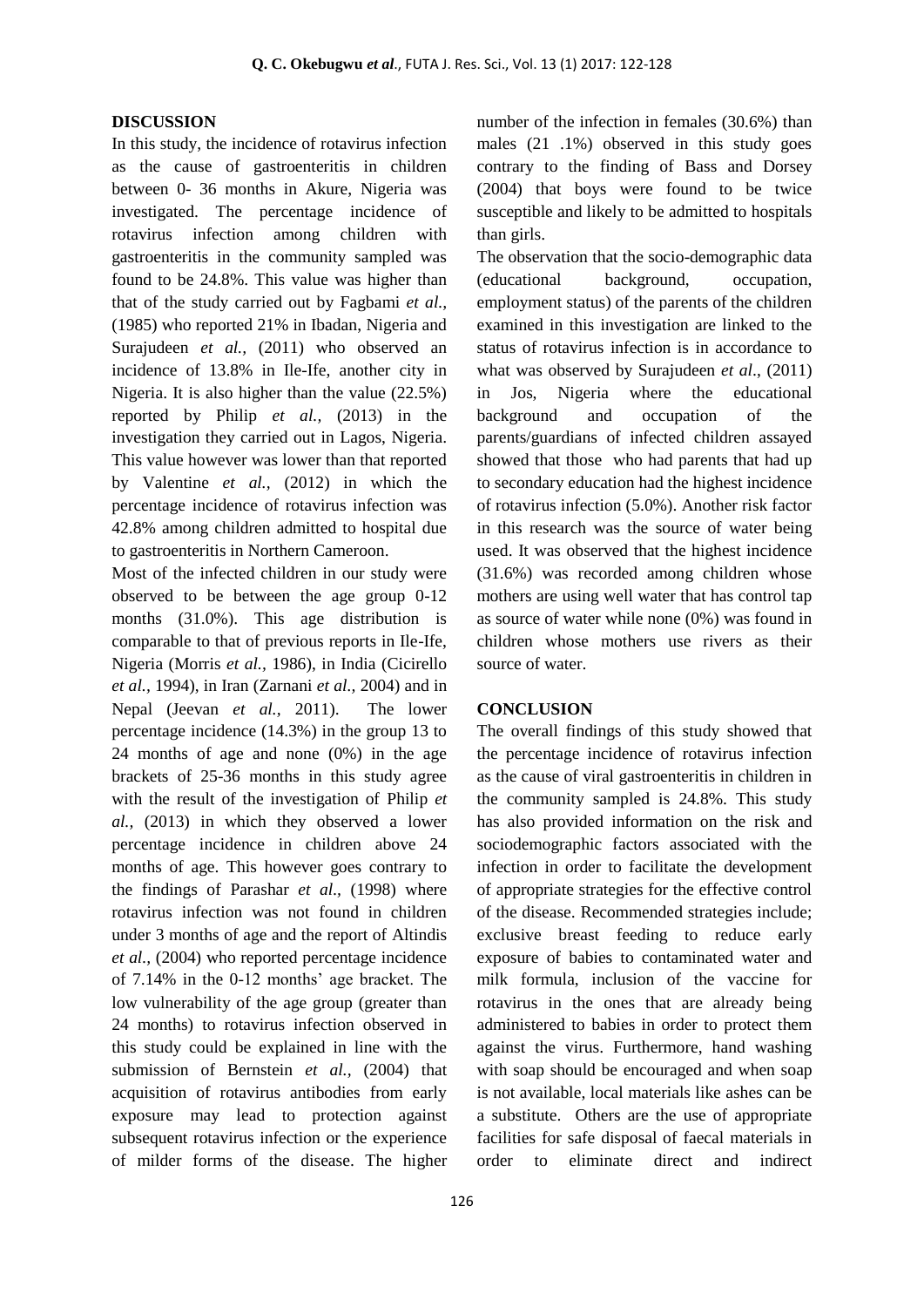contamination of water supplies. It is also recommended that in diagnosing the cause of epidemiological outbreak of gastroenteritis, rotavirus should be one of the organisms to be looked out for in the community sampled. That is, screening for rotavirus antigens in the stool of diarrhoeal children should be made compulsory in order to rule out rotavirus infection even when the stool culture is positive for the growth of bacteria that are associated with gastroenteritis. Such information will provide the scientific basis for the formulation of appropriate control strategies that will yield the desired results in various communities/countries.

## **REFERENCES**

**Altindis, M., Yavru, S., Simsek, A., Ozkul,**

**A., Ceri, A. and Koc, H.** (2004). Rotavirus infection in children with acute gastroenteritis as detected by latex agglutination, ELISA and polyacrylamide gel electrophoresis. Indian Paediatrics, **41**:590– 594.

**Bass, C. W. and Dorsey, K. N.** (2004).

Rotavirus and other agents of viral gastroenteritis. Nelson Textbook of Paediatrics. Edited by Richard E and Behrman F. Raven Press, Philadelphia, pp. 107-110.

- **Bernstein, D. I., Ward, R. L., Feigin, R. D. and Cherry, J. D.** (2004). Rotavirus edited textbook of Paediatric Infectious Diseases, 5th edition, **2**:2110 –2133.
- **Bernstein, D. I.** (2009). Rotavirus overview. The Paediatric Infectious Disease Journal, **28(**3):50–53.

**Bishop, R. F., Davidson, G. P., Holmes, I. H. and Ruck, B. J.** (1973). Virus particles in epithelial cells of duodenal mucosa from children with acute non-bacterial gastroenteritis*,* Lancet Infectious Diseases, **2**:1281-1283.

**Cicirello, H. G., Das, B. K. and Gupta, A.**

(1994). High incidence of rotavirus infection among neonates born at hospitals in Delhi, India: predisposition of newborns for infection with unusual rotavirus. Paediatrics Infectious Diseases Journal*,* **13**:720–724.

- **Dennehy, P. H.** (2000). Rotavirus vaccines: an overview. Clinical Microbiology Reveiws*,*  **21**(1):198–208.
- **Fagbami, A. H., Johnson, O. A. and David-West, T. S.** (1985). Rotavirus infection in children presenting with acute gastroenteritis Ibadan, Nigeria. Transactions of Royal Society Tropical Medical and Hygiene*,*  **79**:114–115.
- **Jeevan, B. S. W., William S., Jatan, B. S., Sarmila, T., Jyoti, R. D., Ganga, R. C. and Chandeshwar, M.** (2012). Prevalence of group A genotype human rotavirus among children with diarrhoea in Nepal., 2009- 2011. WHO South-East Asia Journal of Public Health, **1**(4):432-440.
- **Morris, O., Paul, M. O. and Barbara, D**. (1986). Rotavirus infection among children in hospital in Nigeria. Journal of Infectious diseases, **12**(1):39–47.
- **Nirwati, H., Tri, W., Abu, T. O., Abdul, W. and Tati, S.** (2016). Detection of group A rotavirus strains among children with acute diarrhoea in Indonesia. Springerplus, **5**:97- 100.
- **Parashar, U. D., Bresee, J. S. and Gentsch, J. R.** (1998). Rotavirus Emerging Infectious Diseases, **4**(4):561–570.
- **Philip, I. A., Edwina, C. O., Emmanuel, O. A., Ebelechukwu, A., Anthony, C. O., Angelina,C. O. and Bestman, C. O.** (2013). The role of rotavirus associated with paediatrics gastroenteritis in a general hospital in Lagos*.* Nigeria Germs, **3**(3):81– 89.
- **Surajudeen A. J., Chijioke, U., Atanda, O. O. and Jim, M. B**. (2011). Incidence of rotavirus infection in children with gastroenteritis attending Jos university teaching hospital, Nigeria, Department of Virology, Federal College of Veterinary and Medical Laboratory Technology, National Veterinary Research Institute, Vom, Nigeria, Virology Journal*,* 8**:1**-23

**Valentine, N. N., Achidi, E. A., Gonsu, H. K.,**